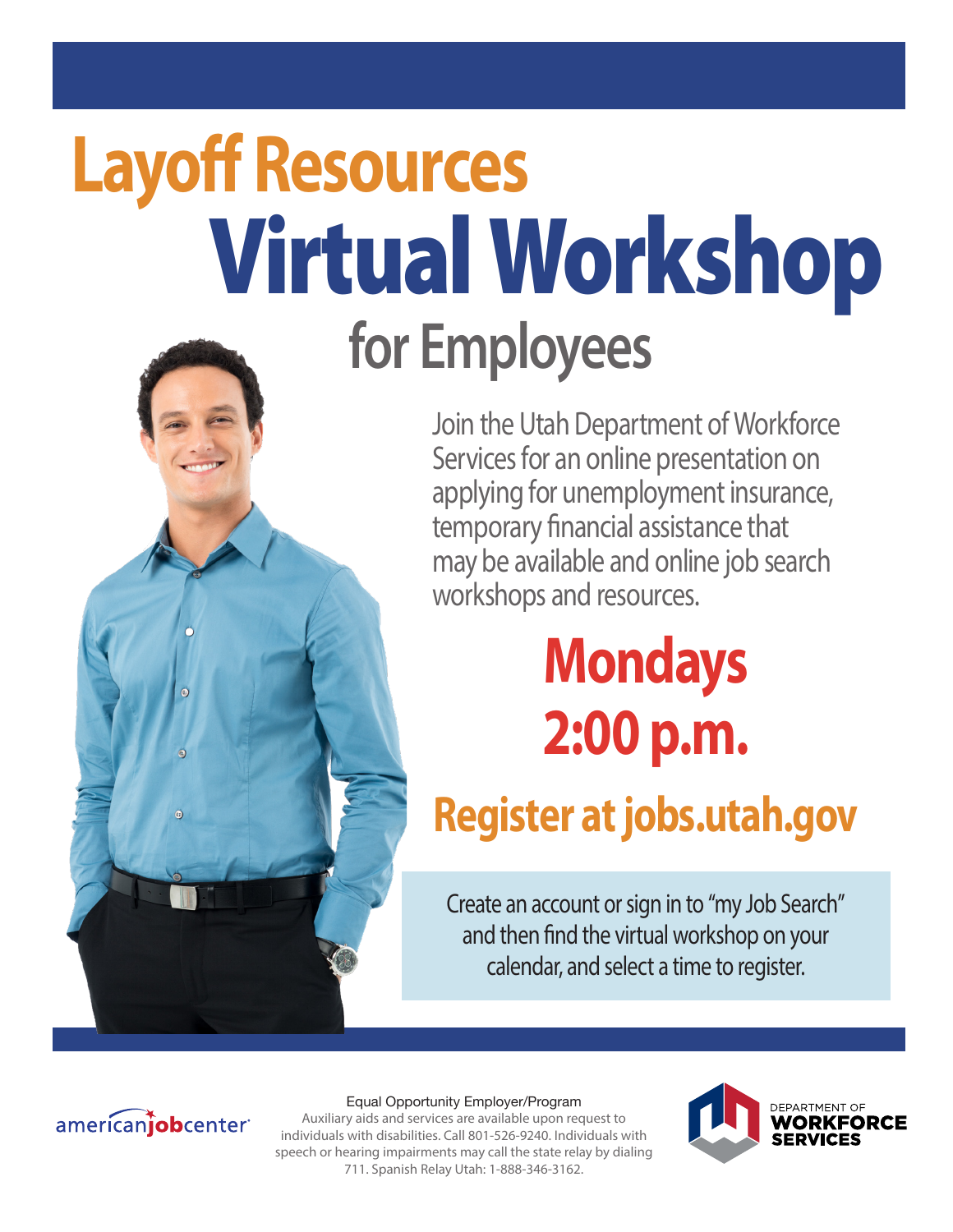### Registering for Virtual Events

From jobs.utah.gov, select 'Sign In' and 'My Job Search' to enter or establish a username and password. From jobs.utah.gov, select 'Sign In' and 'My Job Search' to enter or establish a username and password.

From jobs.utah.gov, select 'Sign In' and 'My Job Search' to enter or establish a username and password.





From the 'Message Inbox' select the red + icon to expand the Calendar.



#### Equal Opportunity Employer/Program

**AUXILIAR CALENDARY** Auxiliary aids and services are available upon request to individuals with disabilities. Call 801-526-9240. Individuals with speech or hearing impairments may call the state relay by dialing 711. Spanish Relay Utah: 1-888-346-3162.